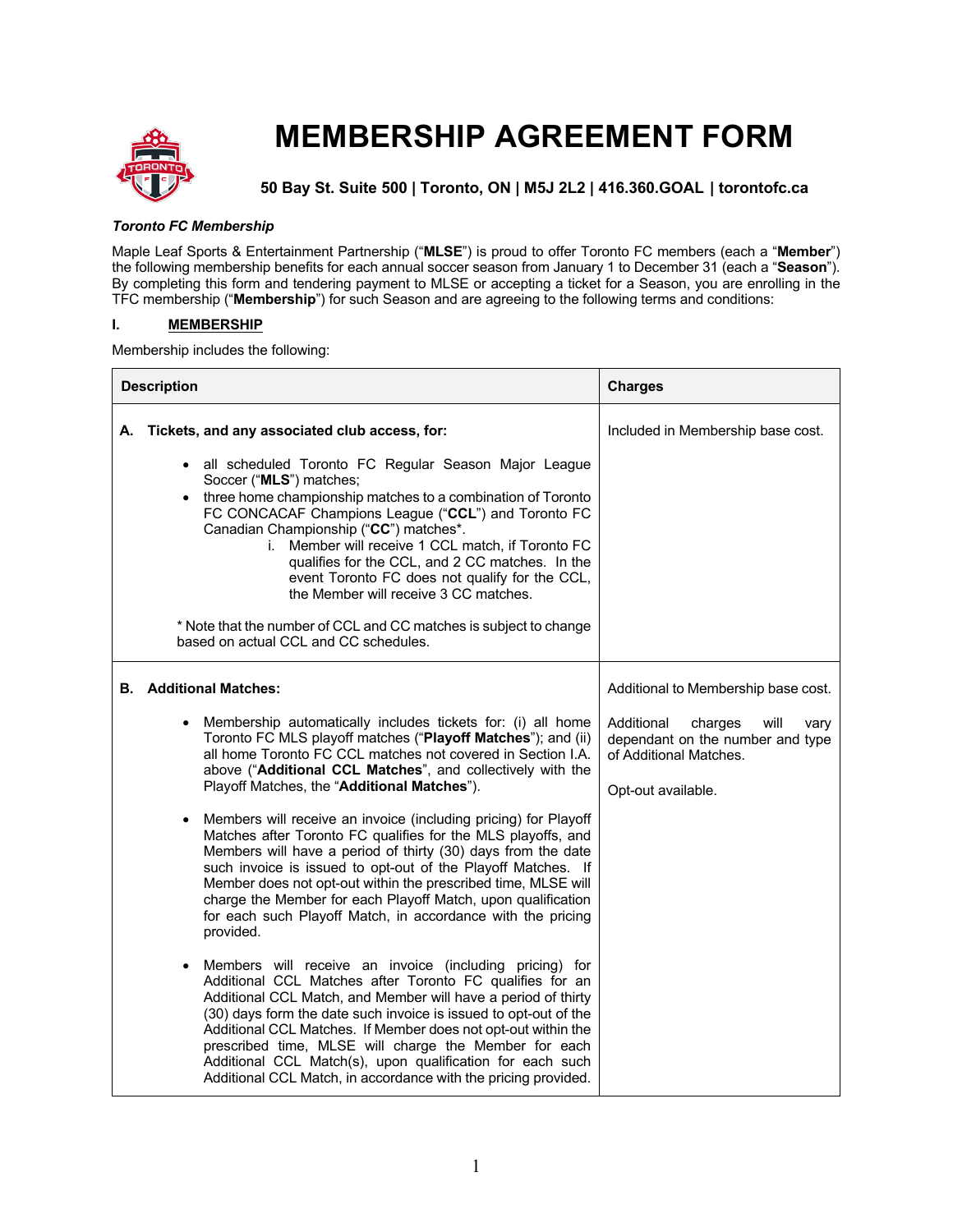| <b>Description</b>                                                                                | <b>Charges</b>                    |
|---------------------------------------------------------------------------------------------------|-----------------------------------|
| C. Toronto FC II Membership:                                                                      | Included in Membership base cost. |
| Members will receive access to attend all Toronto FC II home<br>$\bullet$<br>matches.             |                                   |
| D. Additional Features and Benefits:                                                              | Included in Membership base cost. |
| other benefits as<br>outlined<br>Members also enjoy<br>$\bullet$<br>on.<br>torontofc.ca/benefits. |                                   |

# **II. PAYMENT TERMS AND AUTOMATIC PAYMENT PROGRAM**

By selecting a Membership, you are joining a membership that will renew annually and is subject to the following payment terms:

- **1. Payment Plan Options.** Subject to Section 4 below, Members will have the option of three payment plans:
	- a. *Annual Plan*: This plan allows Members to pay 100% of the cost of their Membership for the following Season on or before the First Payment Date (as set out in the Notice). This payment may be made using Visa, MasterCard, or American Express (each a "**Credit Card**"), or cheque.
	- b. *Semi-Annual Plan*: This plan allows Members to pay 50% of the cost of their Membership for the following Season on or before the First Payment Date, and to pay the remaining balance on payment date referenced in the Membership invoice/Notice. These payments may be made using a Credit Card or cheque.
	- c. *Monthly Payment*: This plan allows Members to pay for the cost of their Membership for the following Season by making monthly payments (the number of monthly payments and the amount of each payment will be communicated annually in the Membership invoice/Notice) commencing on the First Payment Date, with the following payments being due on the dates referenced in the Membership invoice/Notice. These monthly payments may be made by Credit Card only.

If the Member Credit Card on file is declined for a given payment for any reason, MLSE will re-run the Credit Card 24 hours later after the payment was initially declined. If at this point payment has not been made, the barcodes for the Member's tickets and all other Membership benefits shall be suspended until payment in full is made. MLSE will attempt to notify the Member by email and/or telephone to request that the payment information be updated. If payment has not been made within ten (10) business days of the date payment was missed, MLSE may remove the Member's tickets their account and terminate their Membership.

Please note that if the Member does not opt-out of the Additional Matches, then Members will be charged for Additional Matches on a match-by-match basis as such matches are confirmed, regardless of the payment play selected by the Member.

MLSE shall have the right to postpone any payments as it deems necessary, in its sole discretion, to address any unforeseen events which affects the ability of TFC to play matches.

**2. Automatic Payment Program.** In connection with a Member's purchase of a Membership for the upcoming Season, Member is subject to an automatic payment program (the "**Payment Program**"). Through the Payment Program, the Member will have its Membership automatically renewed for the upcoming Season on the relevant First Payment Date, until such time as Member or MLSE chooses not to renew the Membership.

#### **Individuals or entities who purchase a Membership, expressly authorize the initial and continued payment in accordance with their selected payment plan for the current Season and for each**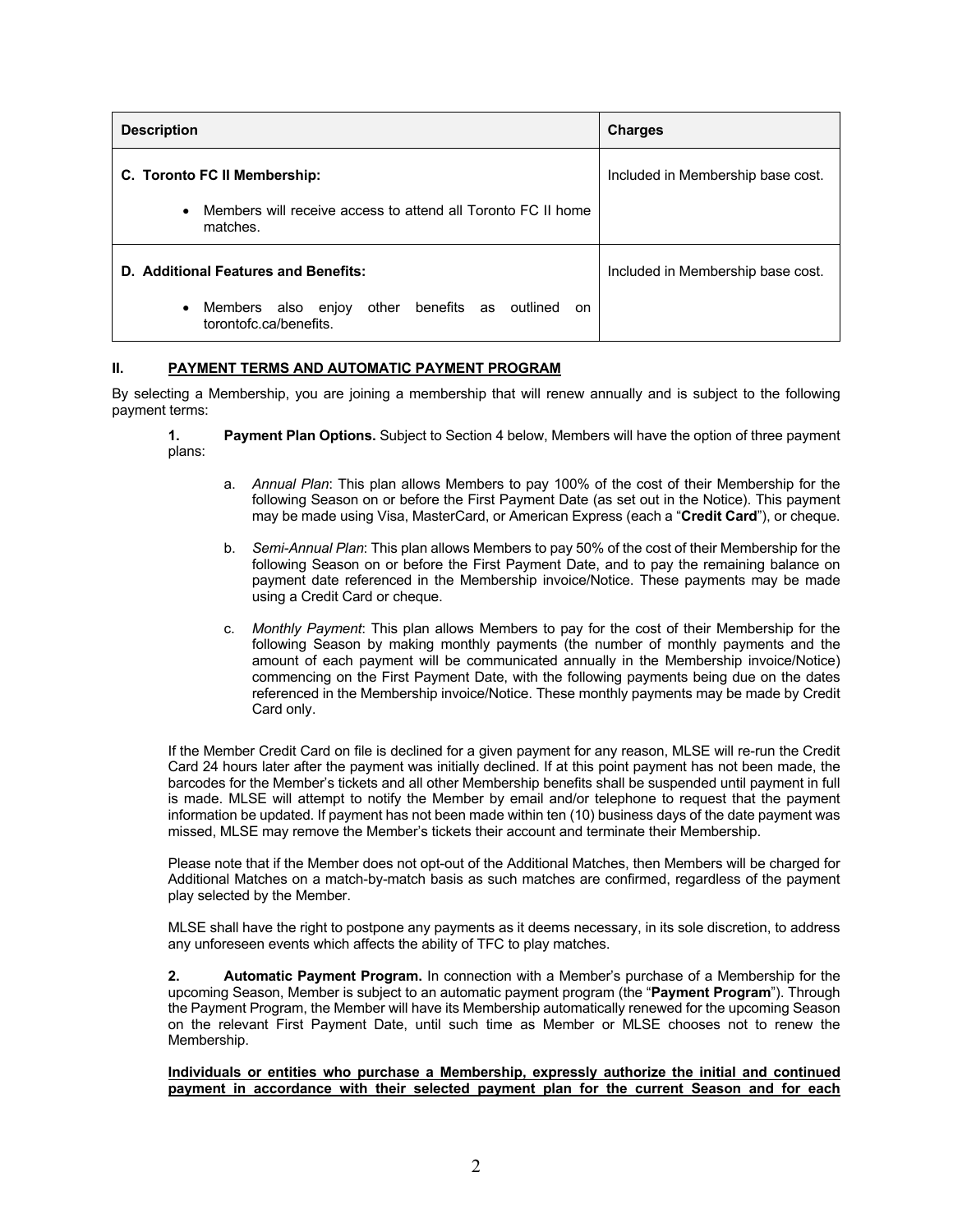#### **subsequent Season, until such time as they choose to change their then current payment plan, optout of their Membership, or whose Membership is terminated by MLSE as provided herein.**

**3. Notice.** MLSE may provide each Member with notice at least thirty (30) days in advance of each upcoming renewal date (the "**Notice**"). The Notice shall include: (i) the relevant renewal date (the "**First Payment Date**"); (ii) new Membership pricing; (iii) any material changes to the Terms and Conditions; and (iv) method for Member to indicate its desire not to renew its membership.

**4. Change of Payment Plan**. If Member wishes to select a different payment plan at the start of a subsequent Season, Member may do so by informing Toronto FC Service Team prior to the First Payment Date for the following Season; provided that no change in a payment plan will be effective until it is confirmed in writing by MLSE.

**5. Cancel**. Members may cancel their Membership at any time during a Season for any reason with 30 days' notice by completing the web-form found on torontofc.ca/cancel Members who cancel their Membership will not receive any refunds for any installment payments made prior to the effective date of cancellation (being 30 days from the date of correct completion and submission of the web-form) and will have all membership benefits suspended as of the effective date of cancellation.

**6. Pro-Rated Membership Dues.** Memberships purchased on a date after the first regular Season home match has been played in the then current Season may be eligible for reduced Membership dues for such Season. Please contact MLSE for further details regarding pro-rated Membership dues.

**7. Purchasing Membership after First Payment Date.** Individuals or entities that purchase a Membership for an upcoming Season after the First Payment Date of a current Season or that purchase their Membership for a current Season while it is ongoing ("**Late Purchasers**") will not have access to the payment plans set out in Section 1 for the first Season of their Membership. Instead, Late Purchasers will have access to the following three payment plans:

- a. *Lump Sum.* This plan allows Late Purchasers to pay 100% of the cost of their Membership at the time of purchase or such later date as permitted by MLSE. This payment may be made using a Credit Card, or by or cheque.
- b. *Two Installments.* This plan allows Late Purchasers to pay for their Membership in two equal installments. The first installment will be due at the time of Membership purchase and the second will be due on the dated identified on the Membership invoice. These payments may be made using a Credit Card, or cheque.
- c. *Monthly Installments.* This plan allows Late Purchasers to pay, if paid using a Credit Card only, for their Membership in monthly installments starting on the date of purchase and concluding on a date to be stipulated by MLSE. Monthly installments are due on the dates set out in the Membership invoice. Late Purchasers will pay a lump sum to catch up to the current payment plan period before continuing with monthly installments.

Late Purchasers may select a different payment plan for subsequent Seasons subject to the conditions set out in the above Section 2.

# **III. INVOICE DISCLAIMERS**

#### **1. Seat Relocations**

Please note that due to applicable league rules and/or requirements, your Membership seating location may be relocated for select games. In the event that this occurs, we will do our best to relocate you based on available inventory.

## **2. Accessible Seating Relocations**

Please note that your Membership seats are located in an accessible seating area of the stadium. In order to provide access to members of the accessible needs community, MLSE reserves the right, on a game by game basis, to relocated you in the event that your Membership seats are not occupied by persons of accessible needs. Any such relocation will be based on available inventory.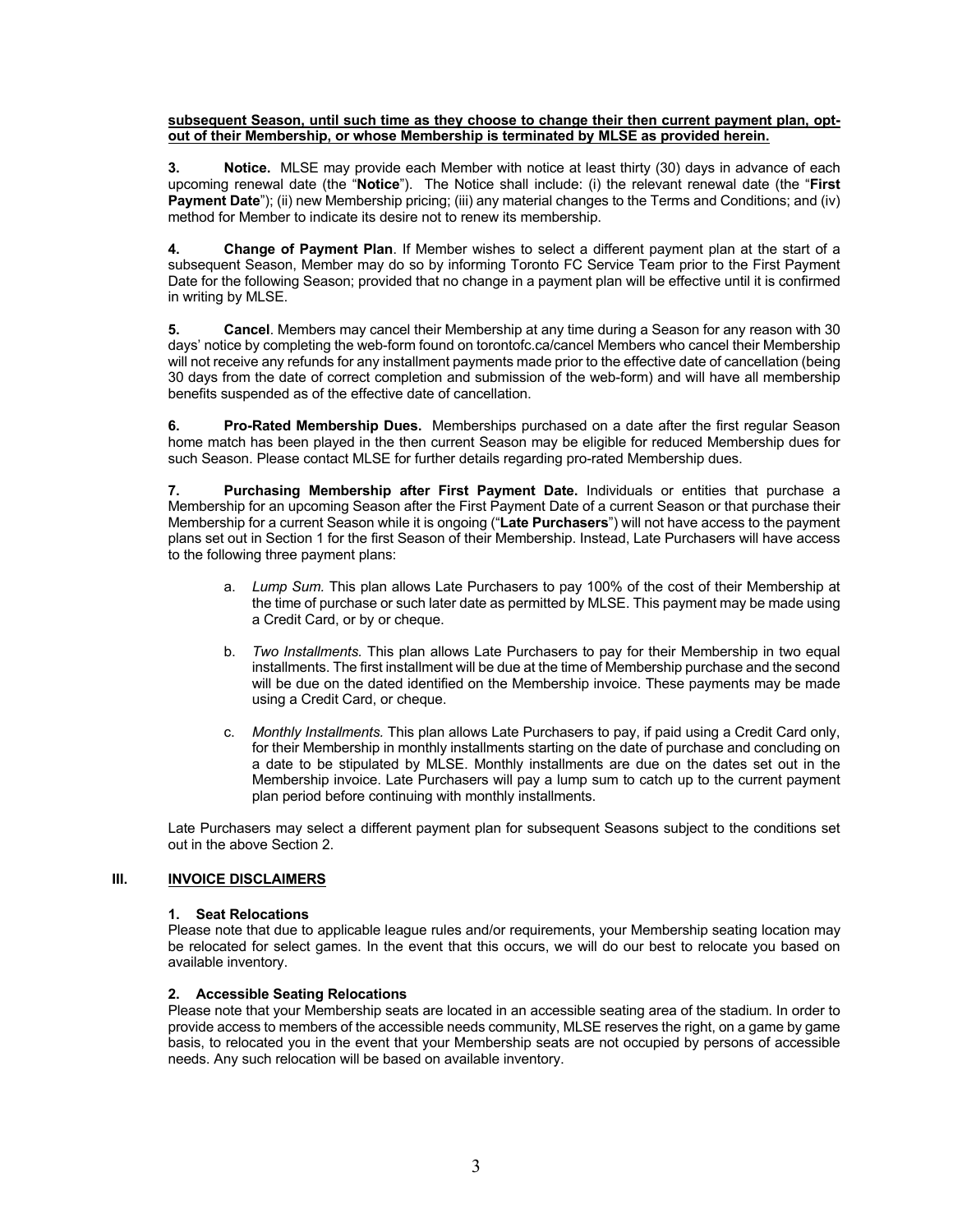#### **3. Optional Club Access**

Please note that the invoiced Total Season Membership Renewal cost includes your 2021 optional club Membership dues. If you wish to cancel your club Membership, please contact 416-360-GOAL (4625)

#### **4. Broker**

Please note that the payment deadlines specified will be strictly enforced with no exceptions or extensions to the Membership Terms being granted. Please ensure your credit card information is up to date.

#### **5. Fieldside Seat Risk**

Fieldside seats are part of the action and game presentation. Down on pitch level you are in amongst the ball kids, security, and broadcast cameras. As they move along the sidelines to do their job, your view may be obstructed. You should also be aware of balls and players that may leave the field of play.

#### **6. Academy Benefit**

Please note that your Season Ticket Membership renewal includes promotional pricing contingent upon your child's continued enrolment in the Toronto FC Academy system during the season listed on your renewal notice invoice.

#### **7. Payment Plan**

Payment plans may be adjusted or deferred pending confirmation of the MLS Schedule.

## **IV. MEMBERSHIP TERMS AND CONDITIONS**

Toronto FC Membership Terms and Conditions (which are attached hereto and can be found at www.torontofc.ca) shall apply to all Memberships, and the Member accepts the Terms and Conditions and agrees to be bound thereby.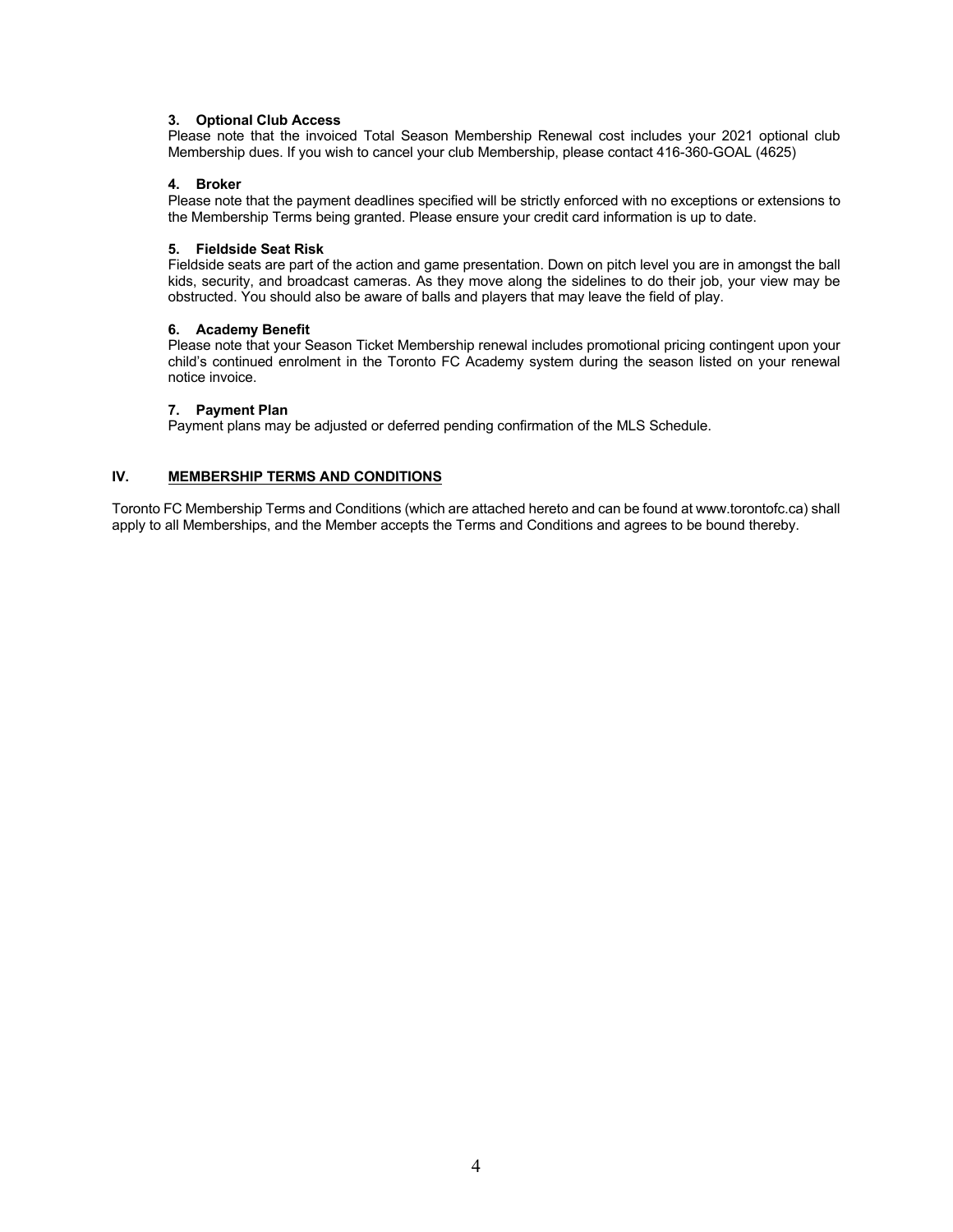#### **TORONTO FC MEMBERSHIP TERMS AND CONDITIONS**

These terms and conditions, together with all ticket order and account information submitted by a Member (collectively the "**Terms and Conditions**") shall apply to the purchase and use by the Member of a Toronto FC membership (the "**Membership**") from Maple Leaf Sports & Entertainment Partnership ("**MLSE**"). For the purposes of these Terms and Conditions, "**Toronto FC**" means the professional Major League Soccer ("**MLS**") team and the USL Division 3 team operated by MLSE, and "**Member**" means the individual or entity entered on the records of MLSE as being the account holder in respect of the purchase of a Membership. By tendering payment to MLSE or accepting a ticket related to a Membership, the Member signifies its acceptance of these Terms and Conditions and its agreement to be bound thereby.

## **1. GENERAL.**

- a. The Member acknowledges and agrees that: (i) subject to the termination rights specified herein, the Membership is provided for a single MLS season and will expire on December 31<sup>st</sup> following the MLS season for which the Membership has been purchased; (ii) the purchase of a Membership for any season does not entitle the Member to renew any Membership for any subsequent season; and (iii) notwithstanding anything to the contrary in these Terms and Conditions, the opportunity to renew the Membership is a personal privilege granted by MLSE which may be withdrawn by MLSE at any time and that neither party has the right or obligation to renew a Membership.
- b. These Terms and Conditions supplement the terms and conditions printed on the reverse side of each Toronto FC ticket (the "**Ticket Back Terms**") which also apply to the Member and each individual using any of the Member's tickets from time to time. If any of these Terms and Conditions conflict with the Ticket Back Terms, these Terms and Conditions shall prevail to the extent of the conflict.
- c. **Dates and times of the matches are subject to change or cancellation. THE SOLE AND EXCLUSIVE REMEDY if admission is refused due to the cancelation of a match or if a match is not played for any reason, is a refund of up to the ticket price set by MLSE (the "Value"), unless otherwise provided herein. If the Member or a ticket user is ejected from a match, the Member/ticket user will not receive any refund of the ticket Value. IN NO EVENT SHALL MLSE OR MLS BE LIABLE FOR ANY SPECIAL, CONSEQUENTIAL, INCIDENTAL, INDIRECT OR EXEMPLARY DAMAGES OF ANY KIND, OR ANY DAMAGES BEYOND THE VALUE OF THE TICKET. ANY DISPUTE OR CLAIM RELATED TO, OR ARISING FROM, A TICKET SHALL BE RESOLVED BY MANDATORY, CONFIDENTIAL, FINAL, AND BINDING ARBITRATION. MEMBER/TICKET USER AND MLSE AGREE THAT ALL TICKET DISPUTES SHALL BE ARBITRATED ON AN INDIVIDUAL BASIS AND EACH WAIVES ANY RIGHT TO LITIGATE IN COURT OR ARBIRTRATE ANY CLAIM AS A CLASS ACTION, REPRESENTATIVE ACTION, OR CLASS ARBITRATION. THIS CLAUSE IS GOVERNED BY THE ARBITRATION ACT OF THE PROVINCE OF ONTARIO.**

# **2. REVOCABLE LICENSE**

Without limiting the generality of the foregoing, the Member acknowledges that each ticket issued pursuant to a Membership is a limited, revocable license to attend the game described on the ticket face. As a revocable license, each ticket may be revoked at any time (including before or after MLSE delivers the ticket) for any reason by MLSE, and, upon such revocation, MLSE shall refund or credit the holder of the ticket in the amount of the stated face value of the ticket, less the portion of any discount allocable to that ticket as a result of the ticket having been purchased as part of a ticket package. MLSE shall have no liability in connection with the revocation of a ticket other than the aforementioned refund or credit. MLSE's right to revoke described in this Section is in addition to any other right of MLSE to terminate set forth in these Terms and Conditions or otherwise.

# **3. PAYMENT AUTHORIZATION**

The Member understands that by selecting a Membership and a related payment plan, MLSE is given authorization to bill the Member for Membership dues in accordance with the payment plan that the Member selects. For all Membership payments, this payment authorization shall remain in effect for so long as the Membership remains active. The Member hereby represents and warrants that the Member has the authority to approve charges in accordance with the listed payment information for the purpose of paying the Member's Membership dues. The Member understands and agrees that MLSE is not liable in any way for erroneous billing statements or incorrect charges, and that in the event of such a billing error, MLSE's only responsibility is to correct it if and when MLSE receive notice of the error. All deposits and/or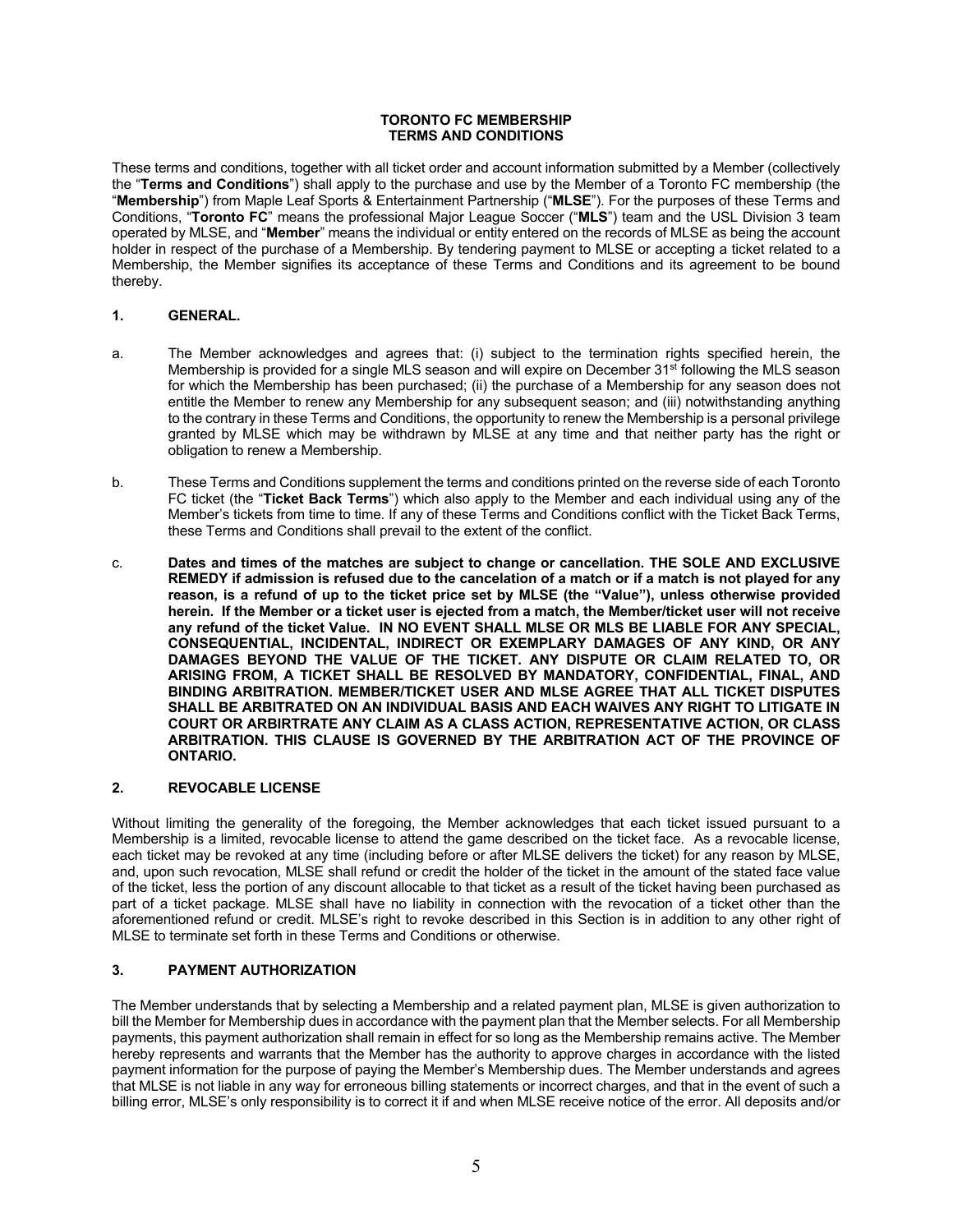payments made are non-refundable. The Member understands that it is solely the Member's responsibility to ensure the Member's payment information is current and to notify MLSE of any deficiencies such that they may be remedied, and that the Member's failure to do so within the specified time frame will result in a suspension or loss of Membership privileges and may result in a revocation of Membership. MLSE reserves the right to charge a processing fee of CAD\$50.00 in the event a payment is refused for any reason. Under all Memberships, all payments are due on the dates specified regardless of match cancellations or rescheduling – refunds will be addressed in accordance with Section 1.c. above.

## **4. MEMBERSHIP RIGHTS / PRIVILEGES RESTRICTED**

- a. MLSE's acceptance of payment for a Membership from any individual or entity who is not the account holder for such Membership does not grant any rights to such Membership to such individual or entity. Any rights or privileges associated with a Membership belong only to the account holder of record as entered on MLSE's records. MLSE reserve the right to require that any transaction pertaining to a Membership held in a corporate name be supported by appropriate corporate resolutions or other documents.
- b. MLSE reserves the right, in its sole discretion, to terminate a Membership account, to suspend a Member's Membership, to withdraw or restrict access to certain Membership privileges, or to not offer to renew the Member's Membership, if MLSE (acting reasonably) determines that there has been a breach of these Terms and Conditions on the part of the Member or a breach of the Ticket Back Terms on the part of the Member or any individual using any of the Member's tickets.

## **5. PRE-EMPTION**

The Member acknowledges and agrees that Toronto FC and/or MLS may cancel, postpone, reschedule or relocate matches included in the Member's Membership for any reason, as determined in its/their sole discretion, as well as to modify or discontinue, temporarily or permanently, any aspect of the rules, operations and presentations of Toronto FC matches ("**Pre-emption**").

## **6. TICKET TRANSFERS**

Member shall be responsible for ensuring that any person using its Membership tickets (regardless of whether that person is the initial transferee or a subsequent transferee, each a "**Ticket User**") complies with all Terms and Conditions and the Member will be responsible for all acts and omissions of each Ticket User as if such act or omission was that of the Member.

#### **7. PROHIBITION ON MEMBER BROADCASTING / PROMOTION**

- a. The Member and each Ticket User is admitted to Toronto FC events on the condition that the Member agrees that the Member or Ticket User will not record or transmit or aid in recording or transmitting any description, account, picture or reproduction of the event to which the Member or Ticket User is admitted.
- b. Toronto FC tickets or Membership privileges may not be used for advertising, promotion (including contests and sweepstakes) or other trade purposes without MLSE's express written consent.

# **8. TRANSFER OR SALE OF MEMBERSHIP PRIVILEGES**

Members have no right to transfer their Membership to any person or entity, whether by a request to transfer the Membership into another name, or by an attempt to transfer the Membership by sale, gift, will or trust, property settlement, or to creditors, or by any other means. Any attempt by a Member to sell or otherwise transfer their Membership may result in the cancellation of the Membership. Notwithstanding the foregoing, MLSE:

- a. hereby expressly allow Members to transfer or sell their match tickets to any Ticket User provided that any such Member complies with applicable laws and Sections 6 and 7; and
- b. may allow an individual Member to request transfer of all Membership privileges to a member of that Member's immediate family at no cost (please see Family Transfer Form for more information). A request to transfer Membership privileges to member outside of the Member's immediate family can be made via a TFC Membership Transfer Form and payment of the \$50 service fee (please see the TFC Membership Transfer Form for more information). MLSE reserves the right to approve or reject any such requests for any reason.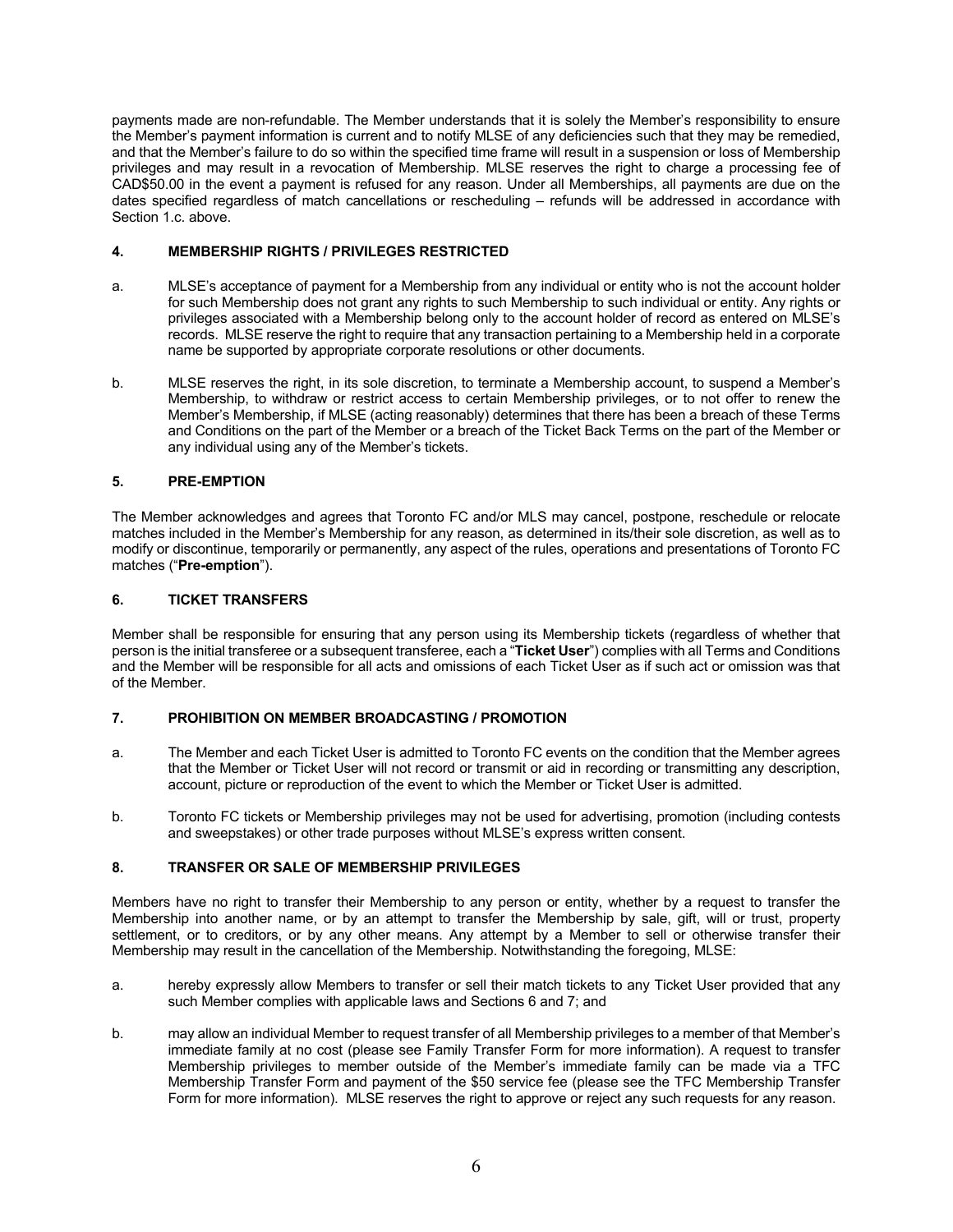# **9. PROMOTIONAL USE OF MEMBER IMAGE**

The Member, both for the Member and for any Ticket User, grants permission to Toronto FC, MLSE, the participating MLS clubs, MLS and Soccer United Marketing ("**SUM**") and their agents, to utilize the Member or Ticket User's image or likeness incidental to any live or recorded video display or other transmission or reproduction in whole or in part of the event to which the Member of Ticket User is admitted, and further authorizes the use of the Member or Ticket User's image or likeness in connection with the promotion of Toronto FC, the MLS and the sport of soccer.

## **10. MEMBERSHIP PRIVILEGES SUBJECT TO BYLAWS AND STADIUM RULES**

The Member's Membership remains subject at all times to the compliance of the Member: (i) with these Terms and Conditions; (ii) with applicable laws (including, but not limited to, bylaws or regulations of the City of Toronto); (iii) with respect to each individual using any of the Member's tickets from time to time, with the Ticket Back Terms; and (iv) with all stadium policies, including, without limitation, the following:

- a. Compliance with BMO Field fan code of conduct (set out in Schedule A);
- b. Stadium Bag Policy (https://www.bmofield.com/plan-your-visit/bag-policy/);
- c. Users are prohibited from bringing cans, bottles and containers for ice or beverages in the stadium;
- d. Users are prohibited from throwing objects in the stands or onto the playing area;
- e. Users shall comply with any request by stadium security to display the contents of bags, boxes, packages, etc.; and
- f. Users shall retain the stub of their ticket and/or Membership documentation on their person at all times while in the stadium pursuant to the right of admission evidenced by the ticket and/or Membership documentation and shall produce the ticket and/or Membership documentation upon request by any stadium representative.

In each case of (ii) to (iv) as may be established, enacted, modified, amended, supplemented or restated from time to time.

# **11. OBJECTIONABLE CONDUCT**

- a. Members or Ticket Users engaging in disorderly or objectionable conduct in violation of Toronto FC and BMO Field stadium policies may be ejected from the event in respect of which a ticket has been issued without refund of the ticket price.
- b. If a Member or any Ticket User is ejected for any reason from an event in respect of which a ticket has been issued to the Member or otherwise acquired, MLSE reserve the right, in MLSE's sole discretion, to revoke the Membership related to such ticket.

# **12. RELEASE OF LIABILITY**

THE MEMBER, BOTH FOR THE MEMBER AND FOR EACH TICKET USER, (i) VOLUNTARILY ASSUMES ALL RISKS AND DANGERS arising from or related in any way to attendance at the event in respect of which a ticket has been issued, whether occurring prior to, during or after such an event, including but not limited to the risk of lost, stolen or damaged property and the risk of personal injury or death, including all risk of injury or death resulting from the negligence or misconduct of other spectators, (ii) agrees to be bound by the Ticket Back Terms, and (iii) AGREES THAT MLSE, MLS, SUM, THE BOARD OF GOVERNORS OF EXHIBITION PLACE, THE CITY OF TORONTO AND TORONTO FC, THEIR RESPECTIVE AFFILIATES, SUBSIDIARIES AND RELATED ENTITIES, AND EACH OF SUCH ENTITIES' RESPECTIVE EMPLOYEES, VOLUNTEERS, PLAYERS, OFFICERS, DIRECTORS, PARTNERS, OWNERS, SPONSORS, CONTRACTORS AND OTHER AGENTS (THE "**TORONTO FC PARTIES**"), SHALL NOT BE RESPONSIBLE OR LIABLE FOR ANY LOSS, DAMAGE OR INJURY SUFFERED BY THE MEMBER OR A TICKET USER ARISING FROM OR RELATED IN ANY WAY TO ATTENDANCE AT THE EVENT IN RESPECT OF WHICH A TICKET HAS BEEN ISSUED, WHETHER OCCURRING PRIOR TO, DURING OR AFTER SUCH AN EVENT AND EXPRESSLY RELEASES THE TORONTO FC PARTIES FROM THE SAME.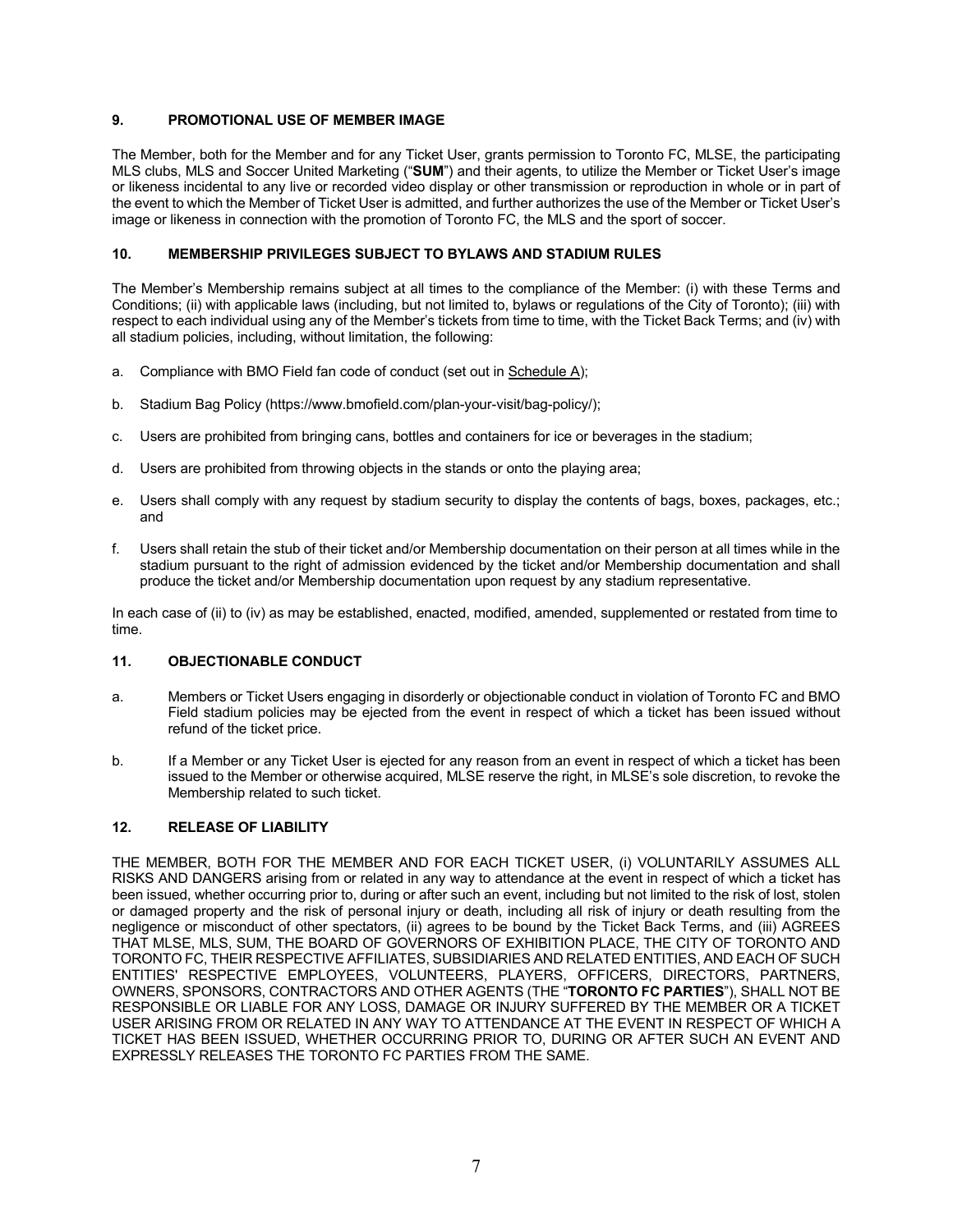#### **13. AMENDMENTS AND TERMINATION**

- a. MLSE reserve the right to amend these Terms and Conditions and the Toronto FC Membership Form terms in its sole discretion by posting such amendments (the "**Amendments**") to torontofc.ca.
- b. If Amendments are to take effect upon commencement of a subsequent Season, Members will be notified of any such Amendments prior to the renewal date for the Membership.
- c. If Amendments are to take effect during the current Season and in the discretion of MLSE is reasonably necessary to address safety, security or emergency situations, Members will be informed of any such Amendments upon the Amendments taking effect. In such case, the Member will not be entitled to any refund of any payments made prior to the Amendments if the Member subsequently chooses to cancel the Membership as a result of the Amendments.
- d. If Amendments are to take effect during the current Season and materially reduce or restrict any benefits to Members or impose any additional material obligations, as determined by MLSE, and are not implemented by MLSE to address safety, security or emergency situations, Members will be informed of any such Amendments 30 days prior to the Amendments taking effect (the "**30 Day Notice Period**"). In this instance, Members will be entitled to cancel their Memberships by providing written notice to MLSE during the 30 Day Notice Period, in which case such a Member will be entitled to reasonable compensation corresponding to the proportionate loss of any Membership benefits for the remainder of the Season, as determined in MLSE's sole discretion.
- e. Without restricting the generality of the foregoing MLSE reserve the right to:
	- (i) relocate Members during the regular season and at any time during the playoffs to accommodate broadcast, MLS requirements, or security requirements, or for any other reasonable purpose in MLSE's sole discretion, and Members will not be eligible for any refund of any installment payments made prior to the relocation if the Member subsequently chooses to cancel the Membership as a result of the relocation;
	- (ii) modify Membership pricing for future Seasons;
	- (iii) terminate a Membership without cause on providing Member with 30 days advanced notice.

## **14. MISCELLANEOUS**

The Member confirms that the Member has been given a full opportunity to obtain independent legal advice with respect to these Terms and Condition and the Toronto FC Membership Form and has either obtained that advice or hereby waives any related rights or claims that might arise if that advice has not been obtained. The invalidity of any provision of these Terms and Conditions shall in no way affect the validity of any other provision hereof. These Terms and Conditions and the Toronto FC Membership Form contain all agreements of the parties with respect to the subject matter hereof and supersedes, cancels and replaces any other agreement, representation or understanding of any kind or nature. These Terms and Conditions are wholly governed by the laws of Ontario. The Member confirms that the Member is 19 years of age or older. The Member further confirms that the Member has read and understands these Terms and Conditions and the Toronto FC Membership From and agrees to be bound by their terms and conditions

#### **15. COVID-19**

a. **Acknowledgments of COVID-19 and Other Risks**. The Member acknowledges that (a) the novel coronavirus SARS-CoV-2 and any resulting disease (together with any mutation, adaptation, or variation thereof, "**COVID-19**") is an extremely contagious disease that can lead to severe illness and death, and there is an inherent danger and risk of exposure to COVID-19 in any place where people are present; (b) no precautions, including the protocols that will be implemented from time to time by MLSE and/or third parties (including, but not limited to, federal and state governmental agencies) (collectively, the "**Stadium Protocols**"), can eliminate the risk of exposure to COVID-19; (c) while people of all ages and health conditions can be and have been adversely affected by COVID-19, according to public health authorities (i) people with certain underlying medical conditions are or may be especially vulnerable, including, but not limited to, people with chronic kidney disease, chronic obstructive pulmonary disease, moderate to severe asthma, liver disease, compromised immune systems (including as a result of organ transplant), obesity, serious heart conditions, sickle cell disease, and type 2 diabetes, and (ii) the risk of severe illness from the contraction of COVID-19 increases steadily with age, and contracting COVID-19 can result in the further transmission of COVID-19 to my spouse, family members, and other contacts; and (d) exposure to COVID-19 can result in being subject to quarantine requirements, illness, disability, other short-term and long-term health effects, and/or death, regardless of age or health condition. THE MEMBER FULLY UNDERSTANDS AND KNOWINGLY AND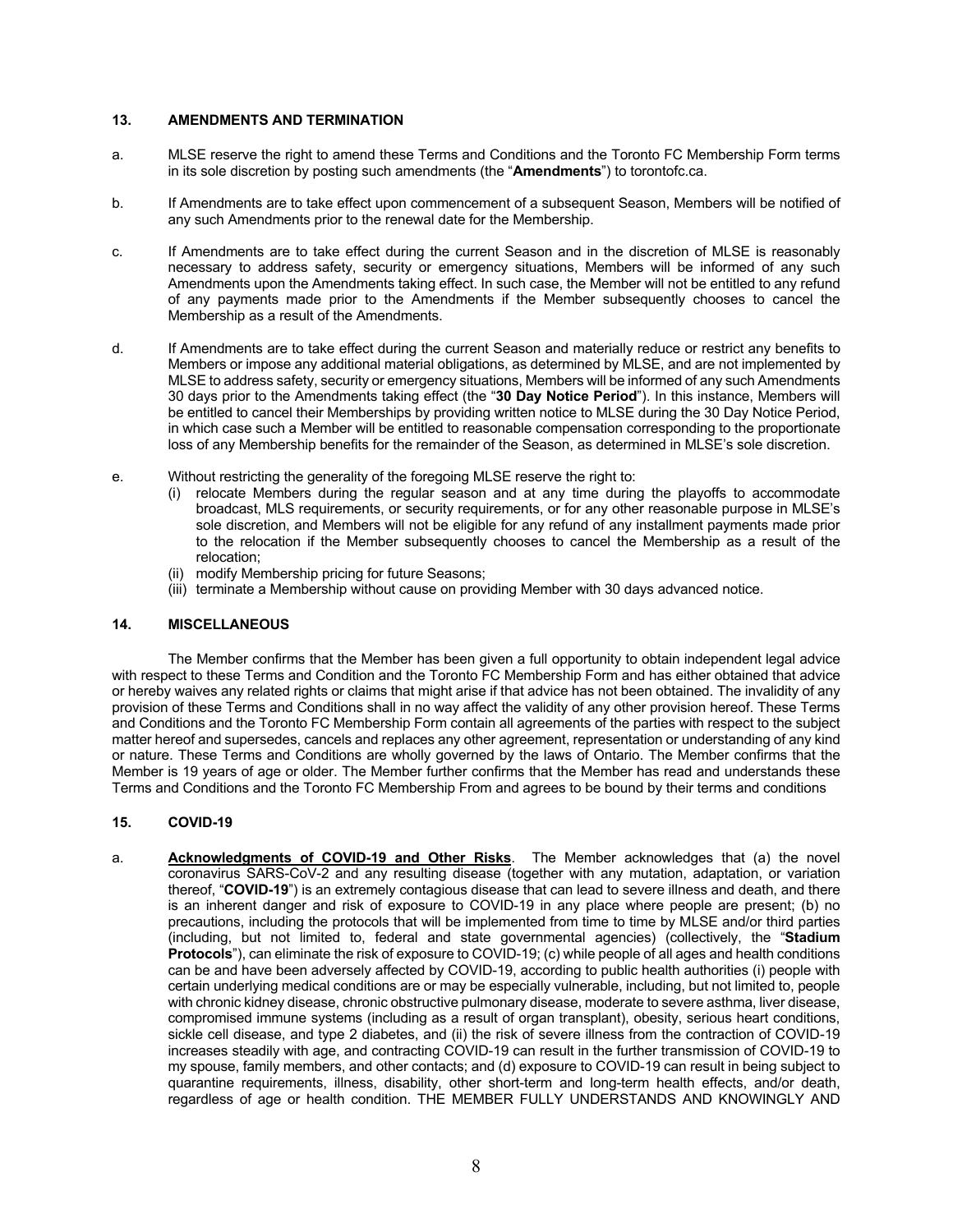VOLUNTARILY ASSUME ALL RISKS RELATED TO THEIR ENTRY INTO, AND PRESENCE IN, THE STADIUM, WHICH MAY INCLUDE AN INCREASED RISK OF EXPOSURE TO ILLNESS (INCLUDING, WITHOUT LIMITATION, COVID-19), PERSONAL INJURY, DISABILITY, OTHER SHORT-TERM OR LONG-TERM HEALTH EFFECTS, AND/OR DEATH, WHICH MIGHT RESULT FROM THE ACTIONS, INACTIONS, OR NEGLIGENCE OF MYSELF, ANY OF THE TORONTO FC PARTIES, OR OTHER THIRD PARTIES. MEMBER ACCEPTS PERSONAL RESPONSIBILITY FOR ANY AND ALL DAMAGES, LIABILITY, AND OTHER LOSSES THAT THEY OR ANY OF THEIR HEIRS, ASSIGNS, EXECUTORS, ADMINISTRATORS, NEXT OF KIN, AND OTHER PERSONS ACTING OR PURPORTING TO ACT ON THE MEMBER'S BEHALF ("**RELATED PERSONS**") MAY INCUR IN CONNECTION WITH THE FOREGOING RISKS.

- b. **Release, Waiver of Liability, and Covenant Not to Sue. (A) ON BEHALF OF THE MEMBER AND EACH OF THEIR RELATED PERSONS, MEMBER HEREBY KNOWINGLY, VOLUNTARILY, IRREVOCABLY, AND FOREVER RELEASES, WAIVES, AND DISCHARGES (AND COVENANTS NOT TO SUE), EACH AND ALL OF THE TORONTO FC PARTIES FROM (OR WITH RESPECT TO) ANY AND ALL CLAIMS, SUITS, CAUSES OF ACTION, AND CLAIMS FOR DAMAGES, WHETHER PAST, PRESENT, OR FUTURE, AND WHETHER KNOWN OR UNKNOWN, INCLUDING, BUT NOT LIMITED TO, CLAIMS ARISING OUT OF OR IN CONNECTION WITH MEMBER'S DEATH, PERSONAL INJURY, ILLNESS, DISABILITY, SUFFERING OF SHORT-TERM OR LONG-TERM HEALTH EFFECTS, OR LOSS OF OR DAMAGE TO PROPERTY, WHICH MEMBER OR ANY OF THEIR RELATED PERSONS MAY HAVE OR HEREAFTER ACCRUE AGAINST ANY OF THE TORONTO FC PARTIES AS A RESULT OF OR THAT RELATE IN ANY WAY TO (I) MEMBER'S EXPOSURE TO COVID-19; (II) MEMBERS TRAVEL TO AND FROM, ENTRY INTO, OR PRESENCE WITHIN, THE STADIUM OR COMPLIANCE WITH THE STADIUM PROTOCOLS OR ANY OTHER POLICIES OR PROTOCOLS APPLICABLE TO THE STADIUM; (III) ANY INTERACTION BETWEEN MEMBER AND ANY PERSONNEL OF ANY OF THE TORONTO FC PARTIES PRESENT AT THE STADIUM (INCLUDING, WITHOUT LIMITATION, ANY USHERS, TICKET-TAKERS, EVENT SECURITY, HEALTH AND SAFETY PERSONNEL, OR CLEANING, CONCESSIONS, OR PARKING PERSONNEL); OR (IV) ANY OF THE RISKS IDENTIFIED ABOVE IN SUBSECTION 15.A., IN EACH CASE WHETHER CAUSED BY ANY ACTION, INACTION, OR NEGLIGENCE OF ANY TORONTO FC PARTY OR OTHERWISE.**
- c. Member acknowledges that due to Federal, Provincial or municipal rules, MLSE may be restricted or prohibited from having fans in attendance at Toronto FC home games ("**Fan Restrictions**"). The Member further acknowledges that in the event that MLSE is subject to Fan Restrictions, that MLSE may in its sole discretion determine seating allocations within the Stadium for Toronto FC home games at the Stadium, which may include but not be limited to the having third parties seated in the Member's season seat(s) and/or assigning seat(s) to the Member which are different than their Membership season seat(s).

#### **16. MOBILE TICKETING**

Member acknowledges that tickets will be issued in the form of "mobile tickets" which can be displayed on a mobile device using (i) the Toronto FC app, (ii) Toronto FC Account Manager, or (iii) a mobile device Apple/Android wallet. No paper tickets will be issued expect on an exception basis as determined by MLSE.

#### **\*TERMS AND CONDITIONS ARE SUBJECT TO CHANGE PER SECTION 13 ABOVE\***